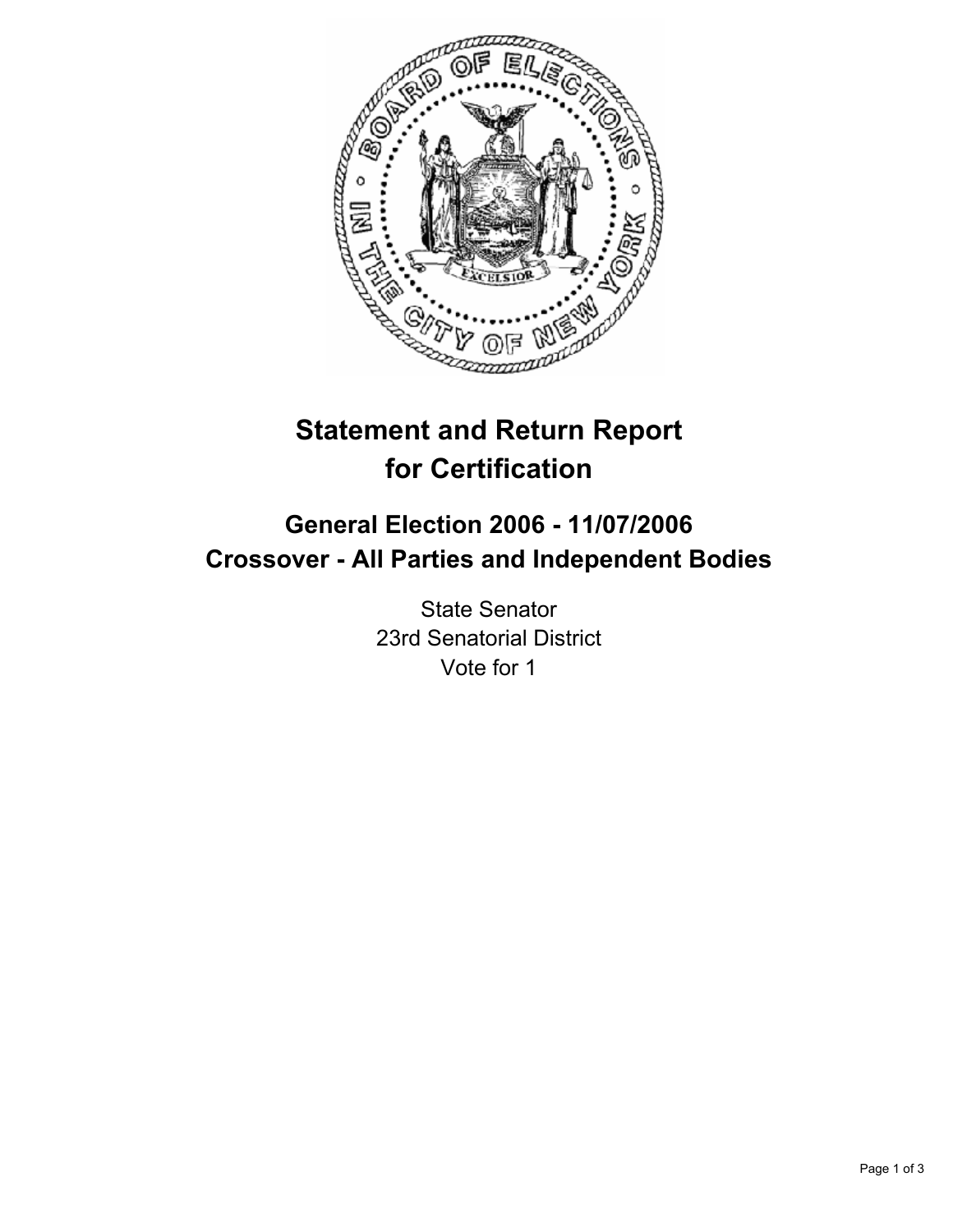

## **Kings County**

| <b>PUBLIC COUNTER</b>             | 16,969 |
|-----------------------------------|--------|
| <b>EMERGENCY</b>                  | 22     |
| ABSENTEE/MILITARY                 | 498    |
| <b>AFFIDAVIT</b>                  | 227    |
| <b>Total Ballots</b>              | 17,804 |
| DIANE J SAVINO (DEMOCRATIC)       | 9,446  |
| DIANE J SAVINO (INDEPENDENCE)     | 461    |
| DIANE J SAVINO (WORKING FAMILIES) | 539    |
| JACK PURVIN (WRITE-IN)            |        |
| <b>JOAN BRAUNSTEIN (WRITE-IN)</b> |        |
| <b>Total Votes</b>                | 10,448 |
| Unrecorded                        | 7.356  |

**Richmond County**

| <b>PUBLIC COUNTER</b>             | 19,751 |
|-----------------------------------|--------|
| <b>EMERGENCY</b>                  |        |
| ABSENTEE/MILITARY                 | 619    |
| <b>AFFIDAVIT</b>                  | 418    |
| <b>Total Ballots</b>              | 20,825 |
| DIANE J SAVINO (DEMOCRATIC)       | 11,626 |
| DIANE J SAVINO (INDEPENDENCE)     | 598    |
| DIANE J SAVINO (WORKING FAMILIES) | 827    |
| ANDREW LANZA (WRITE-IN)           | 6      |
| ANTHONY BOVE (WRITE-IN)           | 1      |
| ANTHONY XANTHAKIS (WRITE-IN)      |        |
| JOAN COOGAN (WRITE-IN)            |        |
| JOHN FLANAGAN (WRITE-IN)          |        |
| JOHN SPENCER (WRITE-IN)           |        |
| MARIETTA CANNING (WRITE-IN)       | 9      |
| RICHARD THOMAS (WRITE-IN)         | 26     |
| TIMOTHY M. HOUSTON (WRITE-IN)     |        |
| <b>Total Votes</b>                | 13,098 |
| Unrecorded                        | 7,727  |